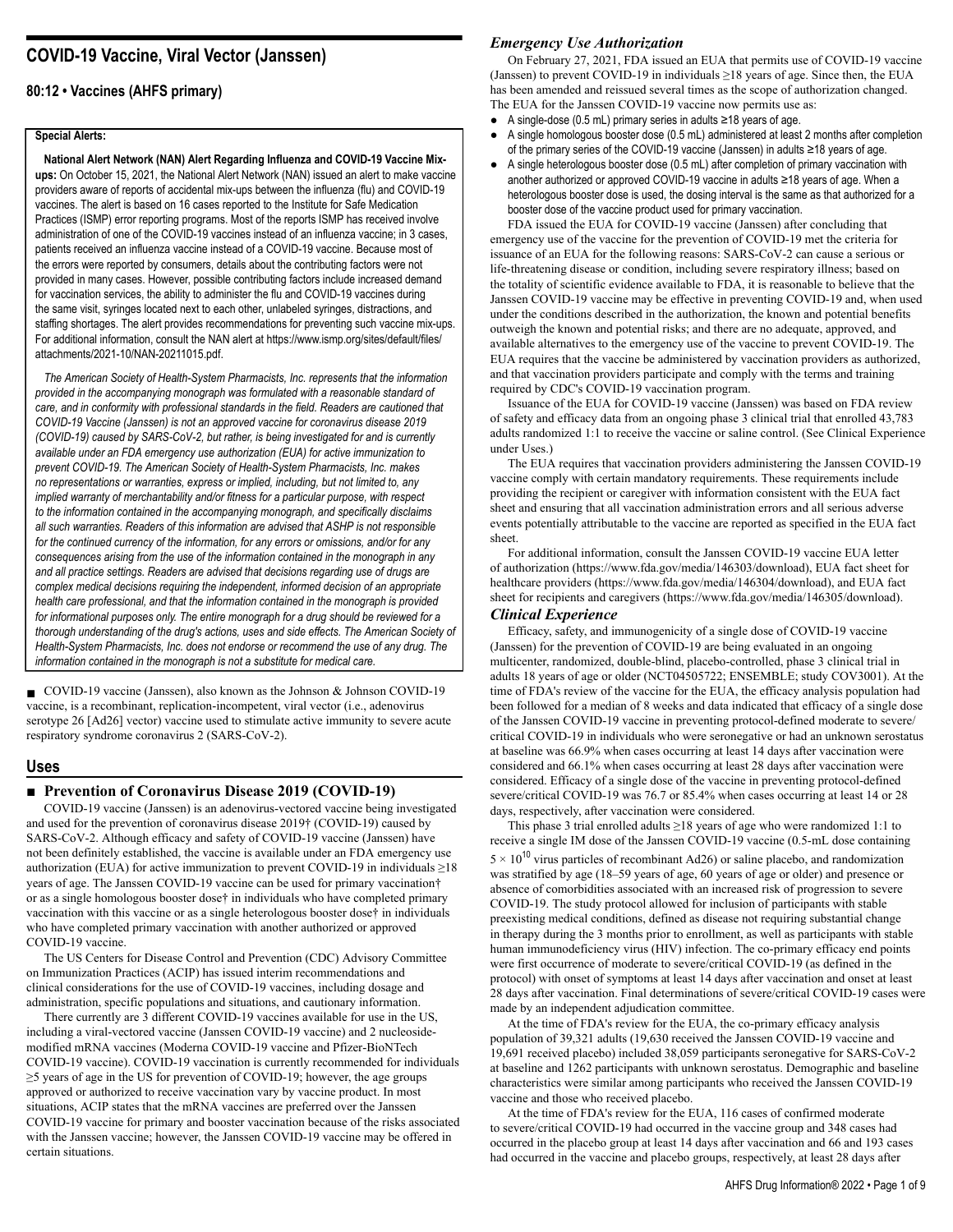vaccination. This corresponded to 66.9% vaccine efficacy in prevention of moderate to severe/critical COVID-19 when considering cases occurring at least 14 days after vaccination and 66.1% vaccine efficacy when considering cases occurring at least 28 days after vaccination. When central laboratory-confirmed and blind-adjudicated cases of severe/critical COVID-19 were evaluated, 14 and 60 such cases had occurred in the vaccine and placebo groups, respectively, at least 14 days after vaccination and 5 and 34 cases had occurred in the vaccine and placebo groups, respectively, at least 28 days after vaccination. This corresponded to 76.7% vaccine efficacy in prevention of severe/ critical COVID-19 when considering cases occurring at least 14 days after vaccination and 85.4% vaccine efficacy when considering cases occurring at least 28 days after vaccination. There were no deaths related to COVID-19 reported in recipients of the Janssen COVID-19 vaccine compared with 5 COVID-19-related deaths in placebo recipients.

### **Booster Doses.**

Efficacy and safety of the Janssen COVID-19 vaccine as a booster dose following initial vaccination were evaluated across 5 clinical trials in which participants received 2 doses of the vaccine administered at least 2 months apart. A pooled assessment of approximately 9000 participants did not identify any new safety concerns with the booster dose as compared to the safety profile of the single-dose primary vaccination. Within a phase 2 study, adult participants received a booster dose approximately 2 months after primary vaccination. The immunogenicity analysis population included 39 participants. The effectiveness of a booster dose was evaluated through measurement of neutralizing antibodies to a SARS-CoV-2 strain. Administration of a booster dose resulted in geometric mean increases in neutralizing antibody titers of approximately 8-fold above pre-primary vaccination levels and about 2-fold above pre-booster baseline levels. Additional analysis in a limited number of participants demonstrated that the increase in IgG antibodies after booster administration was not lower when the booster was received 6 months after the primary vaccination as compared to 2 months. Efficacy and safety of the Janssen COVID-19 vaccine as a heterologous booster dose after completion of the primary vaccination series with another authorized or approved COVID-19 vaccine are being evaluated in an ongoing phase 1/2 trial. At the time of the FDA EUA review for authorization of booster doses, 458 participants 19–85 years of age who had no history of a prior SARS-CoV-2 infection were evaluated; participants had completed primary vaccination with a COVID-19 vaccine (Moderna, Janssen, or Pfizer-BioNTech) and were randomized 1:1:1 to receive a booster dose of the Moderna COVID-19 vaccine, Janssen COVID-19 vaccine, or Pfizer-BioNTech COVID-19 vaccine. A booster response to the Janssen COVID-19 vaccine based on neutralizing antibody titers against a pseudovirus expressing the SARS-CoV-2 spike protein was demonstrated regardless of primary vaccine received.

# **Dosage and Administration**

### **■ General**

### *Pretreatment Screening*

● Screen all individuals for contraindications and precautions to vaccination. *Patient Monitoring*

- *Monitor all individuals who receive a COVID-19 vaccine for immediate adverse reactions according to CDC (ACIP) guidelines.* ACIP states that the following individuals should be observed for 30 minutes after receiving the vaccine: those with a history of immediate allergic reaction of any severity to a non-COVID-19 vaccine or injectable therapy; those with a contraindication to a different type of COVID-19 vaccine; those with a history of a nonsevere, immediate allergic reaction to a previous dose of COVID-19 vaccine; and those with a history of anaphylaxis due to any cause. All other individuals should be observed for 15 minutes. A longer period of observation may be indicated for some individuals based on clinical concern (e.g., vaccine recipient develops pruritus and swelling at the injection site during the observation period).
- Instruct vaccine recipients to seek immediate medical care if they develop signs or symptoms of an allergic reaction after the observation period is complete. (See Hypersensitivity Reactions under Cautions.)

### *Premedication and Prophylaxis*

- Antipyretics or analgesics (e.g., acetaminophen, nonsteroidal anti-inflammatory agents) may be taken for the treatment of postvaccination local or systemic symptoms, if medically appropriate. However, routine premedication for the purpose of preventing postvaccination symptoms in individuals receiving a COVID-19 vaccine is *not* currently recommended because information regarding possible impact on antibody response to the vaccine is not available at this time.
- Premedication with antihistamines prior to vaccination to prevent allergic reactions is *not* recommended; antihistamines do not prevent anaphylaxis and may mask cutaneous symptoms, which could lead to a delay in the diagnosis and management of anaphylaxis. (See Hypersensitivity Reactions under Cautions.)

# *Dispensing and Administration Precautions*

● Appropriate medications and supplies for managing immediate allergic reactions *must* be immediately available in the event that an acute anaphylactic reaction occurs following administration of COVID-19 vaccines. Healthcare personnel who are trained and qualified

to recognize signs and symptoms of anaphylaxis and administer IM epinephrine should be available at vaccination sites at all times. Vaccination locations that anticipate vaccinating large numbers of people (e.g., mass vaccination clinics) should plan adequate staffing and supplies (including epinephrine) for assessment and management of anaphylaxis. (See Hypersensitivity Reactions under Cautions.)

Syncope (vasovagal or vasodepressor reaction; fainting) may occur following administration of parenteral vaccines; such reactions usually occur within 15 minutes following vaccine administration and are reported most frequently in adolescents and young adults. Take appropriate measures to decrease the risk of injury if the vaccine recipient becomes weak or dizzy or loses consciousness (e.g., instruct the vaccine recipient to sit or lie down during and for 15 minutes after vaccination). If syncope occurs, observe the individual until symptoms resolve.

# *Other General Considerations*

- At the time of vaccine administration, provide the vaccine recipient or caregiver with a vaccination record card that documents the name of the vaccine and date when the vaccine was given.
- Provide vaccine recipients or their caregiver with information on CDC's v-safe program, a voluntary smartphone-based tool that uses text messaging and web surveys to monitor for adverse effects in individuals who have received a COVID-19 vaccine. (See EUA Requirements for Postvaccination Monitoring and Mandatory Vaccine Adverse Event Reporting under Cautions.)
- Prior to vaccination, counsel vaccine recipient or their caregiver about local and systemic adverse effects that may occur following vaccination.
- Individuals who receive COVID-19 vaccines should follow current CDC guidance to protect themselves and others. This may include wearing a mask in certain settings with substantial or high levels of viral transmission; following application federal, state, local, tribal, or territorial laws, rules, and regulations; and following CDC travel guidance and any applicable local business or workplace guidance. (See Limitations of Vaccine Effectiveness under Cautions.)

### **■ Administration**

COVID-19 vaccine (Janssen) is administered *only* by IM injection into the deltoid. *IM Injection*

COVID-19 vaccine (Janssen) is supplied as a suspension in multiple-dose vials. Although the Janssen COVID-19 vaccine is *initially* stored frozen by the manufacturer, the vaccine is shipped and stored refrigerated at a temperature of 2–8°C. (See Stability.)

*The Janssen COVID-19 vaccine should not be diluted*.

After removal from refrigeration, unused vials (i.e., unpunctured) may be stored for up to 12 hours at room temperature (9–25°C). After the first dose of Janssen COVID-19 vaccine is withdrawn from the multiple-dose vial, the vial should be held in a refrigerator (2–8°C) for up to 6 hours or at room temperature (up to 25°C) for up to 2 hours and *must* be discarded if not used within these time frames after first vial entry. The date and time of first use should be recorded on the vial label.

Before withdrawing each dose, the vaccine vial should be gently swirled in an upright position for 10 seconds and should *not* be shaken.

The Janssen COVID-19 vaccine should appear as a colorless to slightly yellow, clear to very opalescent suspension and should *not* be used if it is discolored or contains particulates.

To administer a dose, withdraw 0.5 mL of the vaccine from the vial using aseptic technique and an appropriate syringe and needle, and administer immediately. Each multiple-dose vial of Janssen COVID-19 vaccine provides five 0.5-mL doses. Because the vaccine does not contain preservatives, it is critical that any vaccine remaining in the vial that does not constitute a full 0.5-mL dose be discarded and should *not* be pooled with vaccine from other vials to obtain a dose.

### **■ Dosage**

For primary vaccination or booster doses, COVID-19 vaccine (Janssen) is administered as a single 0.5-mL dose. The 0.5-mL dose contains  $5 \times 10^{10}$  virus particles of recombinant, replication-incompetent Ad26 (see Description).

A single dose of the Janssen COVID-19 vaccine is considered a complete vaccination series. Individuals should generally not receive more than one complete primary vaccination series for active immunization against COVID-19 (i.e., a single dose of Janssen COVID-19 vaccine or a 2-dose regimen of an mRNA vaccine [Moderna COVID-19 vaccine or Pfizer-BioNTech COVID-19 vaccine]).

Individuals are considered fully vaccinated against COVID-19 if at least 2 weeks have elapsed since they received a single dose of the Janssen COVID-19 vaccine.

ACIP states that, in limited, *exceptional* situations when an individual received the first dose of an mRNA COVID-19 vaccine but is unable to complete the vaccination series with either the same or different mRNA COVID-19 vaccine (e.g., due to a contraindication), a single dose of Janssen COVID-19 vaccine administered at least 28 days after the first dose of mRNA COVID-19 vaccine may be considered, provided certain measures are taken. (See Hypersensitivity Reactions under Cautions.) An individual who receives a single dose of the Janssen COVID-19 vaccine after a dose of an mRNA COVID-19 vaccine under such exceptional circumstances should be considered to have received valid, single-dose vaccination with Janssen COVID-19 vaccine (not a mixed vaccination series) and is considered fully vaccinated against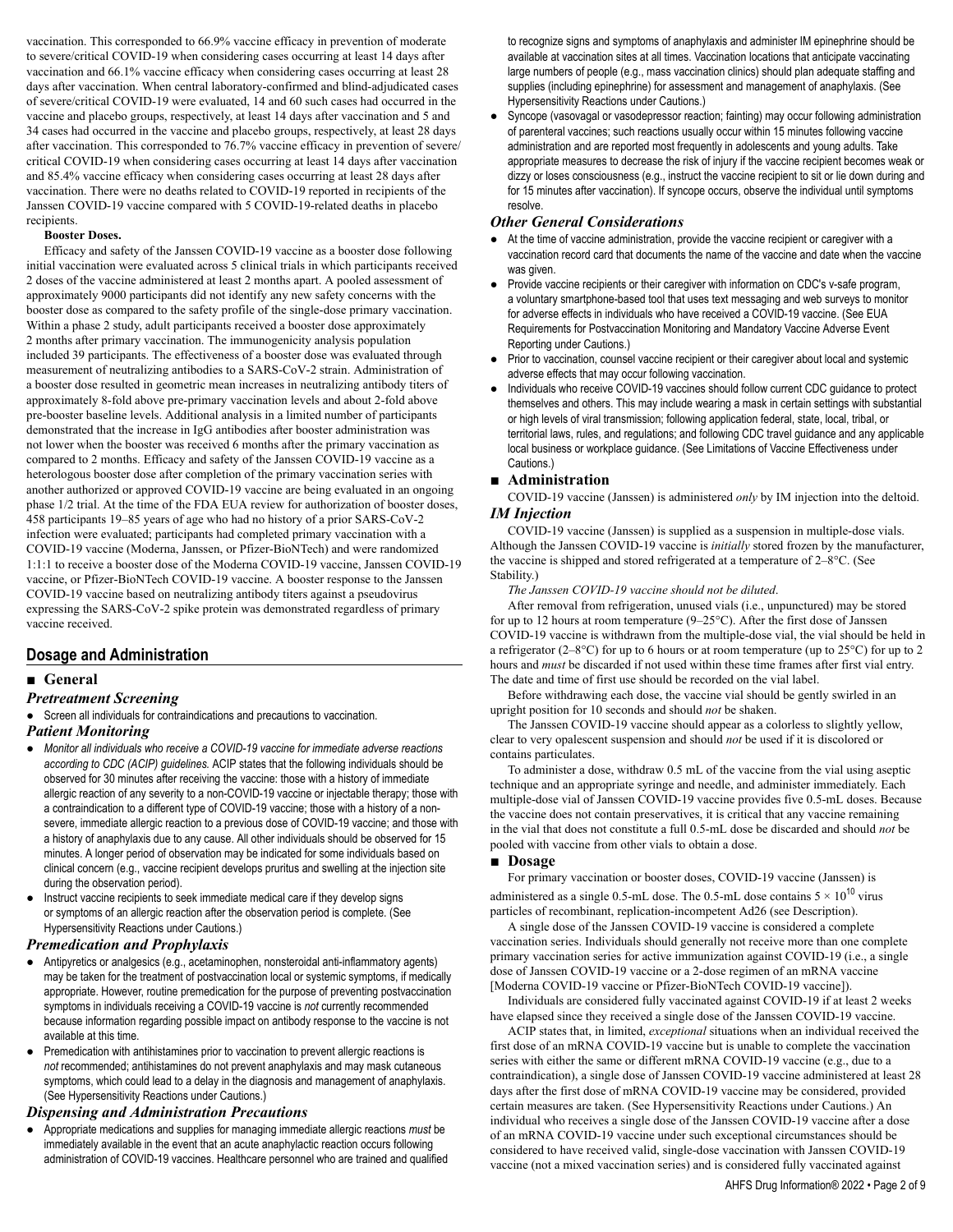COVID-19 if at least 2 weeks have elapsed since the single dose of Janssen COVID-19 vaccine.

For booster doses, ACIP states that use of an mRNA COVID-19 vaccine is preferred in individuals ≥18 years of age even for those who received the Janssen COVID-19 vaccine for their single-dose primary series. However, if an mRNA vaccine cannot be given, offering the Janssen COVID-19 vaccine as a booster is preferable to not providing any COVID-19 vaccine booster. In individuals 12–17 years of age, only the Pfizer BioNTech COVID-19 vaccine can be used for the booster dose.

# *Adult Dosage*

# **Primary Vaccination.**

The FDA EUA that permits use of COVID-19 vaccine (Janssen) for the prevention of COVID-19† (see Emergency Use Authorization under Uses) states that adults ≥18 years of age should receive a single 0.5-mL dose of the vaccine as primary vaccination. **Booster Doses.**

Each booster dose of the Janssen COVID-19 vaccine is 0.5 mL. The dose and volume are the same when given as a homologous (same as the primary series) or heterologous (different from the primary series) booster. The FDA EUA permits administration of a single homologous booster dose† of 0.5 mL of the Janssen COVID-19 vaccine at least 2 months (8 weeks) after completion of the primary vaccine series in individuals  $\geq$ 18 years of age. The FDA EUA permits administration of a single heterologous booster dose† of 0.5 mL of the Janssen COVID-19 vaccine following completion of primary vaccination with another authorized or approved COVID-19 vaccine in individuals  $\geq$ 18 years of age. When a heterologous vaccine product is used for the booster dose, the dosing interval should be the same as that authorized for a booster dose of the vaccine product used for primary vaccination. For example, those who received an mRNA primary series should receive a Janssen COVID-19 vaccine booster dose at least 5 months after completing the primary series.

### **Cautions**

### **■ Contraindications**

- Known history of severe allergic reaction (e.g., anaphylaxis) to any component of the vaccine, including polysorbate. (See Description.)
- History of thrombosis with thrombocytopenia syndrome (TTS) following receipt of Janssen COVID-19 vaccine or another adenovirus-vectored COVID-19 vaccine (e.g., AstraZeneca COVID-19 vaccine, which is not authorized for use in the US).

### **■ Warnings/Precautions**

### *Sensitivity Reactions*

#### **Hypersensitivity Reactions.**

At the time that FDA's safety analysis of data from the ongoing randomized, double-blind, placebo-controlled, phase 3 trial evaluating COVID-19 vaccine (Janssen) was performed for the EUA, urticaria (nonserious) occurring within 7 days following vaccination had been reported in 5 individuals who received the vaccine and 1 individual who received placebo.

A serious adverse hypersensitivity event (not classified as anaphylaxis) was reported in one vaccinated individual; the reaction consisted of urticaria beginning 2 days following vaccination and angioedema of the lips beginning 4 days following vaccination without respiratory distress. This event was considered likely related to the vaccine.

Severe allergic reactions, including anaphylaxis, have been reported in clinical studies following administration of the Janssen COVID-19 vaccine.

If a hypersensitivity reaction, including anaphylaxis, occurs following COVID-19 vaccination, the case should be reported to VAERS. (See EUA Requirements for Postvaccination Monitoring and Mandatory Vaccine Adverse Event Reporting under Cautions.)

Because anaphylactic reactions have been reported rarely following administration of COVID-19 vaccines, ACIP has issued interim guidance with contraindications and precautions for use of COVID-19 vaccines pending further investigation. For the purposes of this interim guidance, ACIP states that an immediate allergic reaction to a vaccine or medication is defined as any hypersensitivity-related signs or symptoms such as urticaria, angioedema, respiratory distress (e.g., wheezing, stridor), or anaphylaxis occurring within 4 hours following administration. Vaccination providers should attempt to determine whether reactions reported following COVID-19 vaccination are consistent with immediate allergic reactions or are reactions commonly observed following vaccination, such as vasovagal reactions or postvaccination adverse effects.

**History of polysorbate allergy:** ACIP considers this a **contraindication** to vaccination with COVID-19 vaccine (Janssen). ACIP states that use of an mRNA COVID-19 vaccine (Moderna COVID-19 vaccine or Pfizer-BioNTech COVID-19 vaccine) can be considered in such individuals. However, polysorbates are structurally related to polyethylene glycol (PEG), an ingredient in mRNA COVID-19 vaccines, and there is potential for cross-reactive hypersensitivity with PEG. Consultation with an allergist-immunologist should be considered to help determine if the individual with polysorbate allergy can safely receive an mRNA COVID-19 vaccine.

# **Known contraindication to vaccination with mRNA COVID-19 vaccines**

**(including known PEG allergy):** ACIP considers this a **precaution** to vaccination with COVID-19 vaccine (Janssen) and states that consideration can be given to using the Janssen COVID-19 vaccine in such individuals. However, because of potential cross-reactive hypersensitivity between ingredients in mRNA COVID-19 vaccines and the Janssen COVID-19 vaccine (including PEG and polysorbate 80, respectively), consultation with an allergist-immunologist should be considered to help determine if the individual can safely receive the Janssen COVID-19 vaccine. If a decision is made to administer the Janssen COVID-19 vaccine to individuals with a contraindication to mRNA COVID-19 vaccines, the vaccine should be administered *only* in an appropriate setting under the supervision of a healthcare provider experienced in the management of severe allergic reactions.

**History of any immediate allergic reaction to any other vaccine or injectable therapy (i.e., IM, IV, or subcutaneous vaccines or therapies):** ACIP considers this a **precaution**, but not a contraindication, to COVID-19 vaccination. ACIP states that a history of allergic reaction to subcutaneous immunotherapy for allergies (i.e., allergy shots) is **not** a precaution or contraindication to vaccination.

**History of immediate allergic reaction to a vaccine or injectable therapy that contains multiple components (one of which is a vaccine component), but it is not known which component elicited the reaction:** ACIP considers this a **precaution**, but not a contraindication, to COVID-19 vaccination.

**History of allergic reactions (including severe allergic reactions) not related to COVID-19 vaccines or other vaccines or injectable therapies:** ACIP states that allergic reactions related to food, pets, insects, venom, or environmental allergies and allergic reactions to oral medications (including the oral equivalents of injectable medications) are **not** a contraindication or precaution to COVID-19 vaccination. Latex allergy is **not** a contraindication or precaution since vial stoppers of COVID-19 vaccines are not made with natural rubber latex. In addition, allergies to eggs or gelatin are **not** a contraindication or precaution since COVID-19 vaccines do not contain eggs or gelatin.

If a precaution for COVID-19 vaccination is identified, ACIP recommends that a risk assessment be performed to help decide whether the individual should be vaccinated. The risk assessment should consider the risk of exposure to SARS-CoV-2 (e.g., because of residence in a congregate setting such as a long-term care facility, occupation), risk of severe disease or death due to COVID-19 (e.g., because of age or underlying medical conditions), the unknown risk of anaphylaxis (including fatal anaphylaxis) following COVID-19 vaccination in individuals with a history of immediate allergic reactions to other vaccines or injectable therapies, and ability to be vaccinated in a setting where appropriate medical care is immediately available to treat anaphylaxis if it occurs.

ACIP states that the following individuals should be monitored for 30 minutes after vaccination: those with a history of an immediate allergic reaction of any severity to any other vaccine or injectable therapy, those with a contraindication to a different type of COVID-19 vaccine, those with a history of a non-severe, immediate allergic reaction to a previous dose of COVID-19 vaccine, and those with a history of anaphylaxis due to any cause not considered a contraindication; all other individuals should be observed for 15 minutes. In addition, vaccine recipients should be instructed to seek immediate medical care if they develop signs or symptoms of an allergic reaction after their observation period ends and they have left the vaccination site.

Appropriate medications and supplies to assess and manage immediate allergic reactions (e.g., sufficient quantities of epinephrine in prefilled syringes or autoinjectors) *must* be immediately available in the event that an acute anaphylactic reaction occurs following administration of a COVID-19 vaccine. Early recognition of the clinical signs and symptoms of anaphylaxis is important since such reactions require immediate treatment. Individuals with suspected anaphylaxis should be immediately treated with IM epinephrine.

ACIP interim guidance regarding early recognition of clinical signs and symptoms of anaphylaxis and guidance regarding preparation for and management of anaphylaxis at COVID-19 vaccination sites, including recommendations for medications and supplies to have immediately available and specific recommendations regarding therapeutic management of anaphylaxis, are available at the CDC website at https://www.cdc.gov/vaccines/covid-19/clinical-considerations/managinganaphylaxis.html and https://www.cdc.gov/vaccines/covid-19/info-by-product/clinicalconsiderations.html.

When confronted with a complex COVID-19 vaccine safety question concerning an individual patient that is not readily addressed by ACIP guidance, US healthcare personnel and health departments can request a clinical consultation from the Clinical Immunization Safety Assessment COVIDvax project (https://www.cdc.gov/ vaccinesafety/ensuringsafety/monitoring/cisa/index.html).

### *Thrombotic Events*

At the time of FDA's safety analysis of the Janssen COVID-19 vaccine for the initial EUA, there had been 6 reports of deep-vein thrombosis in individuals who received the vaccine (2 serious events; 5 events within 28 days of vaccination) and 2 such events in placebo recipients (1 serious; 2 within 28 days of vaccination). In addition, there were 4 reports of pulmonary embolism (3 serious; 2 within 28 days of vaccination) in vaccine recipients versus 1 report in placebo recipients (serious;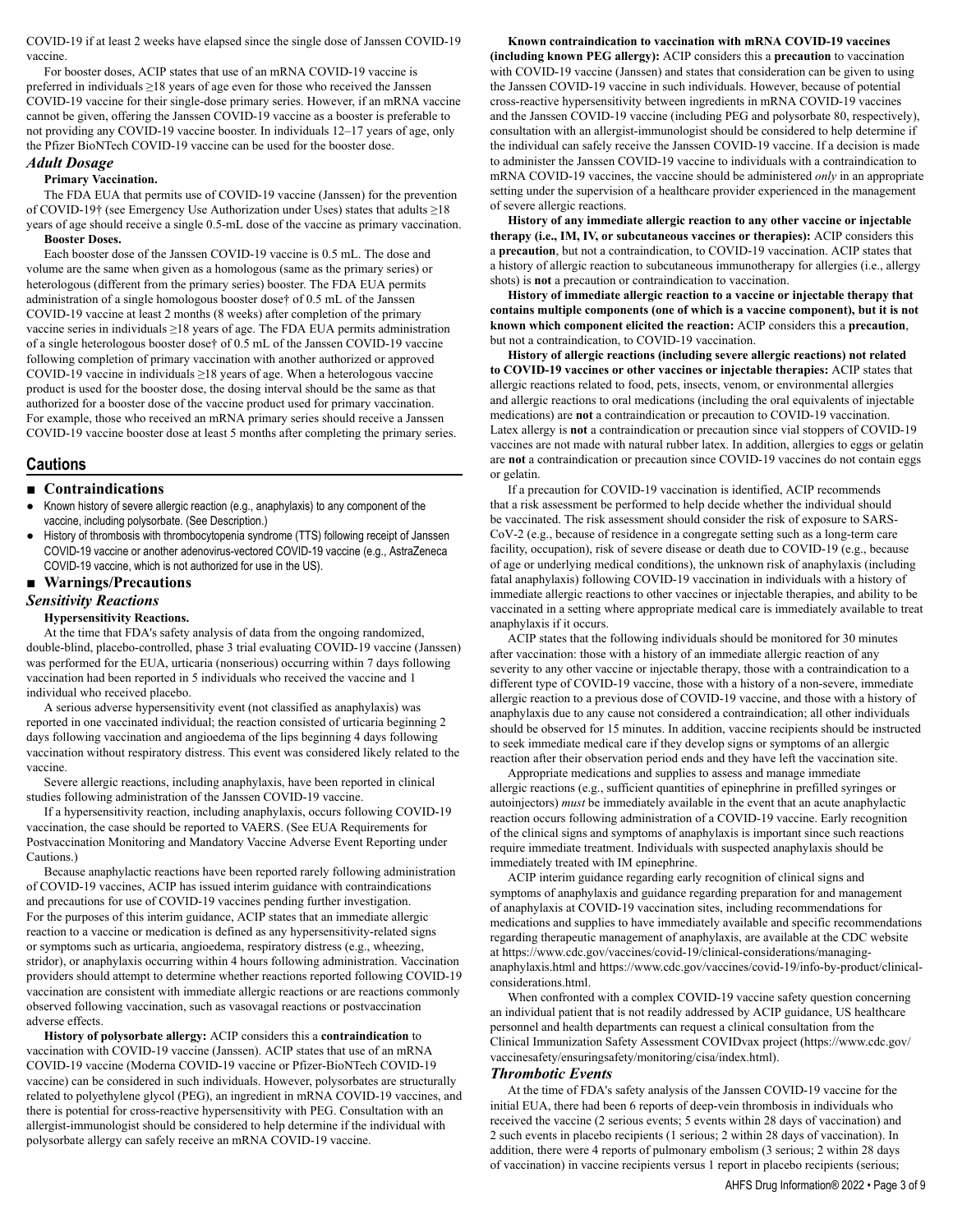within 28 days of vaccination) and 1 report of transverse sinus thrombosis (serious; within 28 days of vaccination) in vaccine recipients versus none in placebo recipients. A causal relationship between these thromboembolic events and the vaccine could not be established based on the phase 3 trial data. However, following issuance of the initial EUA for the Janssen COVID-19 vaccine, there were rare reports of thrombosis involving large blood vessels occurring with thrombocytopenia; post-authorization experience supports a causal relationship between the vaccine and transverse sinus thrombosis with thrombocytopenia.

### **Thrombosis with Thrombocytopenia.**

Thrombosis in an unusual location (i.e., cerebral vein, visceral artery or vein, extremity artery, central artery or vein) occurring with new-onset thrombocytopenia (also known as thrombosis with thrombocytopenia syndrome [TTS]) and with onset of symptoms approximately 1–2 weeks after vaccination has been reported rarely in recipients of the Janssen COVID-19 vaccine during post-authorization surveillance.

In response to reports of cerebral venous sinus thrombosis (CVST) with thrombocytopenia in a few recipients of the Janssen COVID-19 vaccine, FDA and CDC initiated a temporary pause in use of the vaccine in the US out of an abundance of caution to allow time for investigation of these cases, inform vaccine recipients and healthcare providers of possible symptoms, and inform healthcare providers about appropriate management of this extremely rare adverse event. The temporary pause in use of the vaccine was lifted 10 days later after a thorough safety review was completed. At the time the pause was initiated (April 13, 2021), 6 cases of CVST had been reported in vaccine recipients, including one fatality; all 6 cases were reported in females 18–48 years of age and occurred within 6–13 days after vaccination.

After extensive evaluation of data for the post-authorization cases of TTS and analyses of the risks and benefits of vaccination with the Janssen COVID-19 vaccine (both population- and individual-level risks and benefits), FDA and CDC determined that the known and potential benefits of the vaccine outweigh its known and potential risks in adults 18 years of age or older. At the time of CDC's safety data analysis (April 21, 2021), a total of 15 cases of TTS had been reported and confirmed, including 3 fatalities. These post-authorization cases all occurred in females 18–59 years of age (median age 37 years; 13 of the 15 reported cases occurred in women 18–49 years of age), symptom onset was 6–15 days after vaccination (median 8 days), and the clinical course shared features with autoimmune heparin-induced thrombocytopenia. Some of these women had underlying medical conditions or risk factors for hypercoagulability (e.g., obesity, oral contraceptive use, hypothyroidism, hypertension); none of these women had a documented history of previous thrombotic events, known diagnosis of an underlying clotting disorder, or a family or personal history of clotting disorders. A single case of CVST with thrombocytopenia was reported during the phase 3 clinical trial of the Janssen COVID-19 vaccine (a male in the 18–49 years of age group). Data for the initial 12 cases of TTS reported to VAERS that occurred in recipients of the Janssen COVID-19 vaccine have been published; data that include the 15 TTS cases evaluated as part of CDC's safety analysis are provided in meeting materials from the April 23, 2021 ACIP meeting available at https://www.cdc.gov/vaccines/ acip/meetings/index.html. At the time of CDC's safety analysis, the reporting rate to VAERS was 7 cases of TTS per million doses of the Janssen COVID-19 vaccine administered to women 18–49 years and 0.9 cases per million doses administered to women 50 years of age or older.

Data accumulated as of May 7, 2021 indicated that more than 8.7 million doses of the Janssen COVID-19 vaccine had been administered in the US and a total of 28 cases of TTS had been reported to VAERS and confirmed (22 cases in females and 6 cases in males). Analyses of all 28 cases of TTS indicated that the median age was 40 years (range: 18–59 years of age), median time from vaccination to symptom onset was 9 days (range 4–15 days), a total of 3 deaths had occurred, CVST occurred in 19 of the 28 cases, nadir platelet counts were less than 50,000/mm3 in 18 of the 28 cases, and results of enzyme-linked immunosorbent assay (ELISA) for platelet-activating antibodies against platelet factor 4 (PF4) were positive in 24 of the 26 patients tested.

On December 14, 2021, FDA authorized revisions to the Janssen COVID-19 vaccine fact sheet for healthcare providers. A contraindication was added for individuals with a history of TTS following receipt of the Janssen COVID-19 vaccine or another adenovirus-vectored COVID-19 vaccine. Cases of TTS have been reported across a wide age range of adults ≥18 years of age; females between 30–49 years have the highest reporting rate (approximately 1 case/100,000 doses administered). Overall, approximately 15% of TTS cases have been fatal.

FDA and CDC are continuing to closely monitor reports of TTS in recipients of the Janssen COVID-19 vaccine. Current evidence supports a causal relationship between TTS and the Janssen COVID-19 vaccine. Specific risk factors for TTS following vaccination with the Janssen COVID-19 vaccine and the level of potential excess risk due to vaccination are still under investigation. Do not administer the Janssen COVID-19 vaccine to any individual who developed TTS following the Janssen COVID-19 vaccine or any other adenovirus-vectored COVID-19 vaccine.

ACIP states that women 18–50 years of age should be informed about the rare risk of TTS after receipt of the Janssen COVID-19 vaccine and the availability of other FDA-authorized COVID-19 vaccines (Moderna COVID-19 vaccine, Pfizer-BioNTech COVID-19 vaccine).

ACIP advises that individuals who have a history of an immune-mediated syndrome characterized by thrombosis and thrombocytopenia such as heparin-induced thrombocytopenia (HIT) should receive a currently FDA-approved or FDA-authorized mRNA COVID-19 vaccine.

Healthcare providers should be alert to and maintain a high index of suspicion for signs and symptoms of TTS (e.g., severe headache, backache, new neurologic symptoms, severe abdominal pain, shortness of breath, leg swelling, petechiae, new or easy bruising) occurring approximately 1–2 weeks after vaccination in individuals who have received the Janssen COVID-19 vaccine. Based on data regarding the US patients who developed TTS after receiving the Janssen COVID-19 vaccine and data regarding patients in Europe who developed immune thrombotic thrombocytopenia after receiving a different adenoviral-vectored COVID-19 vaccine not available in the US (i.e., AstraZeneca COVID-19 vaccine), the clinical course shares features with autoimmune HIT and may be associated with platelet-activating antibodies against PF4.

When managing thrombotic events and thrombocytopenia that occur following vaccination with the Janssen COVID-19 vaccine, use of heparin and its derivatives should be avoided (may be harmful); use of other anticoagulants and high-dose immune globulin IV (IGIV) should be considered. Consultation with hematology specialists is strongly recommended. Information regarding diagnosis and management of suspected cases of TTS in recipients of the Janssen COVID-19 vaccine is provided in the CDC Health Alert Network (HAN) notification at https://emergency.cdc.gov/ han/2021/han00442.asp and is available from the American Society of Hematology (ASH) at https://www.hematology.org/covid-19/vaccine-induced-immune-thromboticthrombocytopenia.

Vaccine recipients should be instructed to seek immediate medical attention if they develop shortness of breath, chest pain, leg swelling, persistent abdominal pain, neurologic symptoms (including severe or persistent headaches or blurred vision), easy bruising, or a diffuse rash consisting of petechiae (pinpoint-like spots) beyond the vaccination site within a few weeks after receiving the Janssen COVID-19 vaccine. These symptoms are distinct from the commonly reported adverse effects that may be experienced in the first few days following vaccination (e.g., headache, fatigue, muscle aches, nausea) that usually are mild to moderate in severity and last 1–2 days.

If TTS occurs following vaccination, the case should be reported to VAERS. (See EUA Requirements for Postvaccination Monitoring and Mandatory Vaccine Adverse Event Reporting under Cautions.)

### *Immune Thrombocytopenia*

Reports of adverse events following use of the Janssen COVID-19 vaccine under EUA suggest an increased risk of immune thrombocytopenia (ITP) during the 42 days following vaccination. Individuals with a history of ITP should discuss the risk of ITP with their healthcare provider and the potential need for platelet monitoring following vaccination with the Janssen COVID-19 vaccine.

# *Guillain-Barré Syndrome*

An increased risk of Guillain-Barré syndrome (GBS) following use of the Janssen COVID-19 vaccine has been suggested based on reports of adverse events during use under the EUA; the increased risk period is the first 42 days following vaccination.

Vaccine recipients should be instructed to seek immediate medical attention if they develop worsening weakness or tingling sensations or difficulty with walking, facial movements (e.g., speaking, chewing or swallowing), vision (e.g., double vision or inability to move eyes) or bladder control/bowel function.

If GBS occurs following COVID-19 vaccination, report the case to VAERS. (See EUA Requirements for Postvaccination Monitoring and Mandatory Vaccine Adverse Event Reporting under Cautions.)

#### *Other Adverse Events*

Other adverse effects with a numerical imbalance between vaccine recipients and placebo recipients at the time that FDA's safety analysis of the phase 3 trial of the Janssen COVID-19 vaccine was performed for the EUA included 4 reports of seizures in vaccine recipients (1 serious; 4 within 28 days of vaccination) versus 1 seizure event in placebo recipients and 6 reports of tinnitus in vaccine recipients (not serious; all 6 within 28 days of vaccination, including 3 within 2 days of vaccination) versus none in placebo recipients. A causal relationship between these events and the vaccine could not be established.

### *Concomitant Illness*

The decision to administer or delay vaccination in an individual with a current or recent febrile illness depends on the severity of symptoms and etiology of the illness.

ACIP states that a moderate or severe acute illness is a precaution for administration of vaccines and states that a risk assessment should be performed with potential deferral of vaccination. Deferring vaccination until an individual has recovered avoids superimposing adverse effects of the vaccine on the underlying illness or mistakenly concluding that a manifestation of the underlying illness resulted from vaccination.

#### **Individuals with Current SARS-CoV-2 Infection.**

ACIP recommends that COVID-19 vaccination be deferred in individuals with known *current* SARS-CoV-2 infection until they have recovered from the acute illness (if symptomatic) and until criteria for discontinuance of isolation have been met. While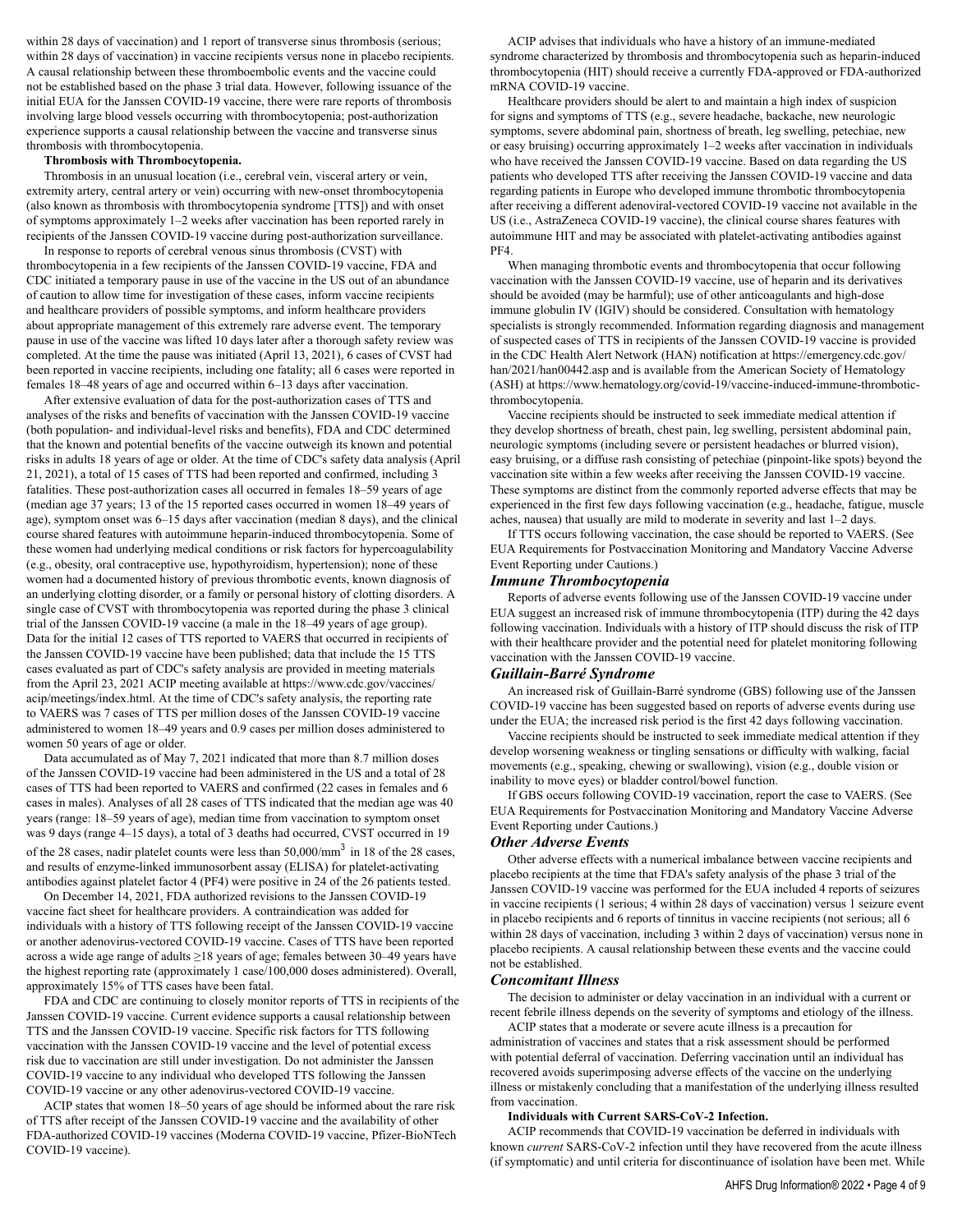there is no recommended minimum interval between SARS-CoV-2 infection and COVID-19 vaccination, current evidence suggests that the risk of reinfection is low in the months after initial infection, but may increase with time due to waning immunity.

#### **Individuals with Prior SARS-CoV-2 Infection.**

Available data suggest that COVID-19 vaccines can be given safely to individuals with evidence of prior SARS-CoV-2 infection.

Data are not available to date regarding the safety and efficacy of administering COVID-19 vaccines to individuals who have received passive antibody therapy with investigational SARS-CoV-2-specific monoclonal antibodies or investigational COVID-19 convalescent plasma as part of treatment of COVID-19. (See SARS-CoV-2 Antibody Therapies under Drug Interactions.)

### **Individuals with a History of Multisystem Inflammatory Syndrome.**

Data are not available to date regarding the safety and efficacy of COVID-19 vaccines in adults or children with a history of multisystem inflammatory syndrome (MIS-A or MIS-C, respectively). The mechanisms of MIS-A and MIS-C are not well understood, but include a dysregulated immune response to SARS-CoV-2 infection. It is unclear whether those with a history of MIS-A or MIS-C are at risk for recurrence of the same dysregulated immune response following reinfection with SARS-CoV-2 or in response to COVID-19 vaccination. ACIP recommends weighing these theoretical concerns against the known risks of COVID-19 following reinfection and the benefits of protection following COVID-19 vaccination.

ACIP states that individuals with a history of MIS-A or MIS-C may choose to be vaccinated. When making decisions regarding COVID-19 vaccination in those with a history of MIS-C, the benefits of vaccination are thought to outweigh the risks (MISlike illness or myocarditis) if the following criteria are met: achievement of clinical recovery (including return to normal cardiac function), 90 days have passed since the diagnosis of MIS-C, the individual resides in an area of high or substantial community transmission of SARS-CoV-2 (or otherwise have an increased risk for exposure and transmission), and the onset of MIS-C preceded any COVID-19 vaccination. Those with a history of MIS-C that do not meet the previous criteria and those with a history of MIS-A may consider vaccination based on achievement of clinical recovery, increased personal risk of severe COVID-19 (e.g., age, underlying conditions), and timing of immunomodulatory therapies.

If MIS-A or MIS-C associated with a confirmed SARS-CoV-2 infection develops after receipt of a COVID-19 vaccine, referral to a specialist in infectious diseases, rheumatology, or cardiology should be considered. Healthcare providers and health departments can also request a clinical consultation from the Clinical Immunization Safety Assessment COVIDvax project (https://www.cdc.gov/vaccinesafety/ ensuringsafety/monitoring/cisa/index.html).

If MIS-A or MIS-C occurs following COVID-19 vaccination, the case should be reported to VAERS. (See EUA Requirements for Postvaccination Monitoring and Mandatory Vaccine Adverse Event Reporting under Cautions.)

# *Individuals with Underlying Medical Conditions*

ACIP states that individuals with altered immunocompetence or certain underlying medical conditions may receive COVID-19 vaccination if they have no contraindications to the vaccine. Current FDA-approved or FDA-authorized COVID-19 vaccines are not live vaccines, so they may be safely administered to immunocompromised individuals.

US healthcare personnel and health departments can request a clinical consultation from the Clinical Immunization Safety Assessment COVIDvax project (https:// www.cdc.gov/vaccinesafety/ensuringsafety/monitoring/cisa/index.html) if they have concerns about vaccinating individuals with certain underlying medical conditions.

# **Individuals with Altered Immunocompetence.**

Although some individuals with altered immunocompetence (e.g., HIV infection) have been included in the ongoing randomized, double-blind, placebo-controlled, phase 3 trial evaluating the Janssen COVID-19 vaccine, the number of such individuals has been insufficient to evaluate safety of the vaccine in such populations.

An additional primary dose of an mRNA COVID-19 vaccine is recommended in moderately or severely immunocompromised individuals. Janssen COVID-19 vaccine is not authorized for use as an additional primary dose, and individuals who have received a single-dose Janssen primary vaccine should not receive an additional primary dose but should receive a booster. A single booster dose with any FDA authorized or approved mRNA COVID-19 vaccine is recommended in moderately or severely immunocompromised individuals ≥18 years of age who received the single dose primary vaccination with the Janssen COVID-19 vaccine. Individuals with altered immunocompetence should be counseled about the unknown safety profile and effectiveness of COVID-19 vaccines in immunocompromised populations and the potential for reduced immune responses and the need to continue following all current CDC guidelines for fully vaccinated individuals (e.g., wearing a mask, staying 6 feet apart from those outside their household) to protect themselves from COVID-19.

### **Individuals with Autoimmune Conditions.**

ACIP states that individuals with autoimmune conditions may receive any authorized COVID-19 vaccine, unless they have a contraindication to the vaccine. **Individuals with a History of Thrombosis or Risk Factors for Thrombosis.**

Some experts advise that an mRNA COVID-19 vaccine (Moderna COVID-19 vaccine or Pfizer-BioNTech COVID-19 vaccine) should be offered to individuals who have had an episode of an immune-mediated syndrome characterized by thrombosis and thrombocytopenia (e.g., HIT) that resolved within the past 90 days. The Janssen COVID-19 vaccine is contraindicated in any individual who developed TTS following the Janssen COVID-19 vaccine or any other adenovirus-vectored COVID-19 vaccine. (See Thrombosis with Thrombocytopenia under Cautions.)

Clinicians should consider that venous thromboembolism (VTE) is common and that the biologic mechanisms for VTE (as well as arterial thrombi) differ from the underlying immune-mediated mechanism for HIT. Based on current knowledge, experts believe that individuals with risk factors for VTE (e.g., inherited or acquired thrombophilia including factor V Leiden; prothrombin gene 20210A mutation; antiphospholipid syndrome; protein C, protein S, or antithrombin deficiency) or a history of other types of thrombosis (including CVST) not associated with thrombocytopenia are unlikely to be at increased risk for TTS. In addition, although the risk of thrombosis is increased during pregnancy and the postpartum period and with certain hormonal contraceptives (e.g., estrogen-progestin oral contraceptive, transdermal system, or vaginal ring), experts believe that these factors do not make individuals more susceptible to TTS after receipt of the Janssen COVID-19 vaccine. ACIP states that such individuals can receive any FDA-authorized COVID-19 vaccine, including the Janssen COVID-19 vaccine.

ACIP states that administration of anticoagulants or aspirin prior to vaccination with the Janssen COVID-19 vaccine is not recommended. (See Anticoagulants and Aspirin under Drug Interactions.)

#### **Individuals with Liver Disease.**

The American Association for the Study of Liver Diseases (AASLD) has released a consensus statement regarding use of COVID-19 vaccines in individuals who have chronic liver disease or are liver transplant recipients.

Although safety and efficacy data regarding use of COVID-19 vaccines in individuals with chronic liver disease are limited and additional studies are needed, safety and efficacy of the vaccines in such individuals are expected to be similar to the general population.

The AASLD consensus statement should be consulted for additional guidance on use of COVID-19 vaccines in individuals with chronic liver disease.

#### **Individuals with a History of Guillain-Barré Syndrome.**

ACIP states that individuals with a history of GBS may receive COVID-19 vaccination, unless they have a contraindication to the vaccine. A history of GBS is not usually considered a contraindication or precaution to vaccination with most vaccines.

# **Individuals with a History of Bell's Palsy.**

Although a causal relationship has not been established, several cases of Bell's palsy have been reported in COVID-19 vaccine clinical trials.

Data from the ongoing randomized, double-blind, placebo-controlled, phase 3 trial evaluating the Janssen COVID-19 vaccine identified 2 cases of Bell's palsy (facial paralysis) in the vaccine group and 2 cases in the placebo group. FDA stated that, although the cases of Bell's palsy were unlikely to be related to the vaccine, a causal relationship cannot be definitively excluded.

ACIP states that, in the absence of a causal relationship between COVID-19 vaccines and Bell's palsy, individuals with a history of Bell's palsy may receive COVID-19 vaccination, unless they have a contraindication to the vaccine.

If Bell's palsy occurs following COVID-19 vaccination, the case should be reported to VAERS. (See EUA Requirements for Postvaccination Monitoring and Mandatory Vaccine Adverse Event Reporting under Cautions.)

#### **Individuals with Increased Bleeding Risk.**

Individuals who have bleeding disorders or are receiving anticoagulant therapy should be advised about the risk of hematoma from IM injections.

ACIP states that IM vaccines may be given to individuals who have bleeding disorders if a clinician familiar with the patient's bleeding risk determines that the preparation can be administered IM with reasonable safety. In these cases, a fine needle (23 gauge or smaller) should be used to administer the vaccine and firm pressure applied to the injection site (without rubbing) for at least 2 minutes. In individuals receiving therapy for hemophilia, IM vaccines can be scheduled for administration shortly after a dose of such therapy.

Individuals receiving anticoagulation therapy presumably have the same bleeding risk as patients with clotting factor disorders and should follow the same guidelines for IM administration. If possible, IM vaccines could be scheduled prior to use of an anticoagulant so that the patient's risk of bleeding is not increased by the drug's therapeutic action.

#### *Individuals Vaccinated Outside the US*

Some individuals in the US may have previously received vaccination against COVID-19 in another country using a vaccine that is not authorized by the FDA and/ or is not listed for emergency use by the World Health Organization (WHO). ACIP provides guidance on COVID-19 vaccination in such individuals.

### *Limitations of Vaccine Effectiveness*

COVID-19 vaccine (Janssen) may not protect all vaccine recipients against COVID-19. The risk of SARs-CoV-2 infection cannot be fully eliminated in fully vaccinated individuals while there is continued widespread community transmission of COVID-19.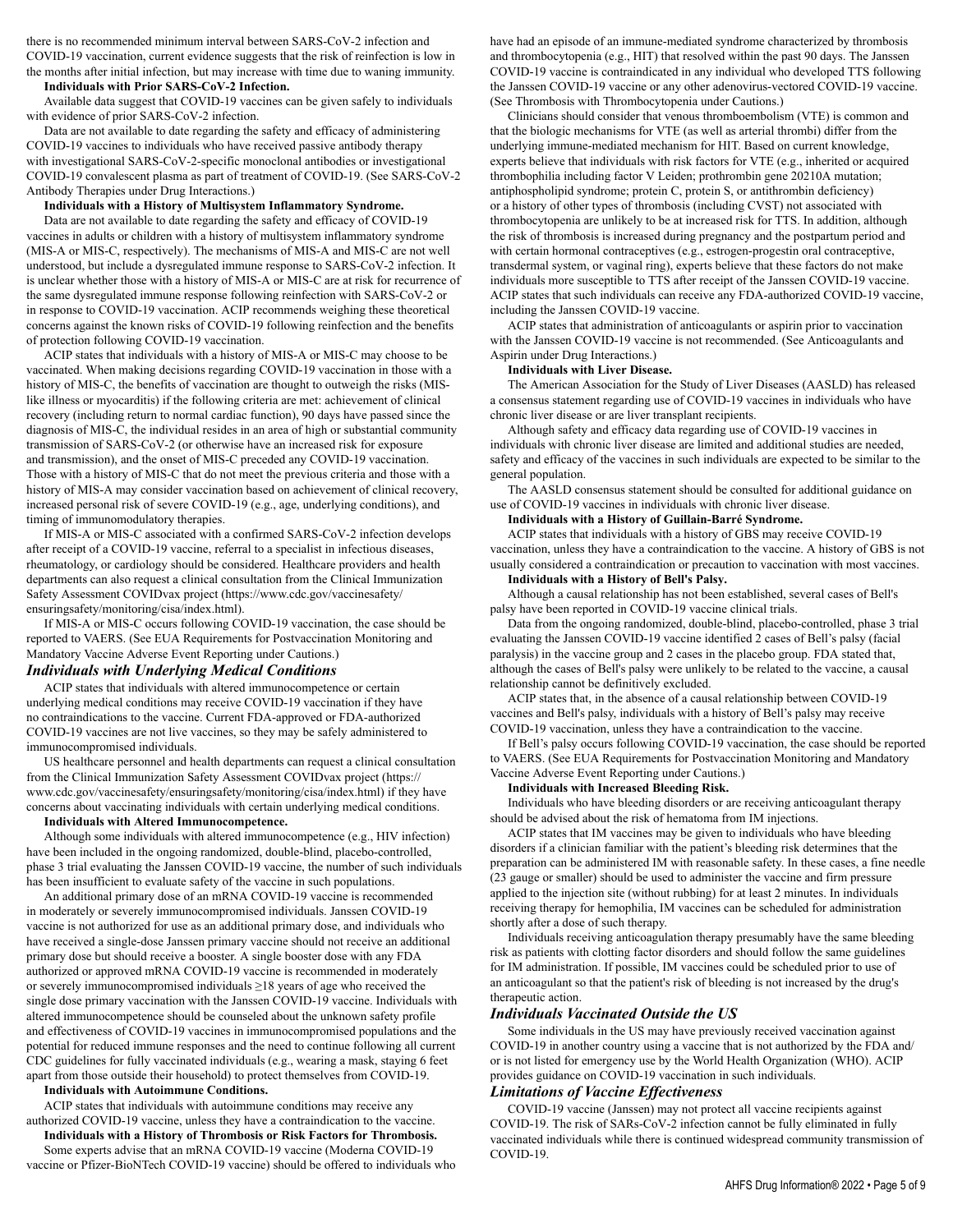Use of COVID-19 vaccines for outbreak management or for postexposure prophylaxis to prevent SARS-CoV-2 infection in individuals with a specific known exposure to the virus is unlikely to be effective and is not currently recommended. ACIP states that, because the median incubation period of SARS-CoV-2 infection is 4–5 days, it is unlikely that a dose of a COVID-19 vaccine would provide an adequate immune response within the incubation period for effective postexposure prophylaxis.

The FDA-approved or FDA-authorized COVID-19 vaccines are both efficacious and effective against symptomatic SARS-CoV-2 infection, including severe forms of disease. A substantial amount of data is available that has evaluated the effectiveness of COVID-19 vaccines in real world conditions. Multiple analyses have demonstrated effectiveness of a 2-dose mRNA COVID-19 vaccine series against symptomatic and asymptomatic infections, severe disease, hospitalization, and death. Real world studies that have evaluated the efficacy of COVID-19 vaccines specifically against the Delta variant or during times of substantial Delta circulation have reported effectiveness against SARS-CoV-2 infection, symptomatic disease, and hospitalization. Breakthrough infections have been observed but at a much lower rate than infections in unvaccinated individuals; vaccine effectiveness against severe disease remains high, including against the Delta variant, and generally symptoms and duration of SARS-CoV-2 infections have been attenuated. Literature examining the effectiveness of COVID-19 vaccines against infection, symptomatic disease, and clinical outcomes can be accessed in the International Vaccine Access Center's VIEW-Hub resource library (https://view-hub.org/resources).

Based on the unknown duration of vaccine-induced protection and unknown efficacy against emerging SARS-CoV-2 variants, individuals who receive COVID-19 vaccination and are considered fully vaccinated should be counseled to follow current guidance for fully vaccinated individuals to protect themselves and others. This may include wearing a mask and physically distancing in certain settings and venues if required by federal, state, local, tribal, or territorial laws, rules, and regulations and following CDC travel guidance and any applicable workplace or school guidance. CDC has issued interim public health recommendations for individuals who are fully vaccinated against COVID-19; these recommendations (available at the CDC website at https://www.cdc.gov/coronavirus/2019-ncov/vaccines/fully-vaccinatedguidance.html) should be consulted for information on precautionary measures that fully vaccinated individuals should take in certain social situations and/or following exposure to someone with suspected or confirmed COVID-19.

If COVID-19 breakthrough infection occurs in an individual who has received one or more doses of a COVID-19 vaccine, COVID-19 treatment guidelines, such as those from the National Institutes of Health (https:// www.covid19treatmentguidelines.nih.gov/) or Infectious Diseases Society of America (https://www.idsociety.org/practice-guideline/covid-19-guideline-treatmentand-management/), should be consulted for treatment decisions, including use of SARS-CoV-2-specific monoclonal antibodies, convalescent plasma, antivirals, or corticosteroids.

### *Duration of Immunity*

The duration of protection against SARS-CoV-2 infection following vaccination with a single dose of COVID-19 vaccine (Janssen) has not been fully evaluated. The immunogenicity of COVID-19 vaccines has been demonstrated through 6 to 8 months after completion of the primary vaccine series. However, waning antibody levels and reduced neutralization of variants has been documented, which has contributed to current ACIP recommendations for booster doses. In comparison to mRNA COVID-19 vaccines, Janssen COVID-19 vaccine produces lower neutralizing titers, after 2–3 months after primary vaccination.

### *Improper Storage and Handling*

Improper storage or handling of vaccines may reduce or destroy vaccine potency resulting in inadequate or no immune response in vaccine recipients. All vaccines should be inspected on delivery and monitored during storage to ensure that the recommended storage temperatures are maintained.

COVID-19 vaccine (Janssen) must be shipped, stored, and handled under specific conditions at all times, according to specifications in the EUA fact sheet for healthcare providers and guidance from the manufacturer and CDC. Vaccine that has been mishandled or has not been stored at the recommended temperatures should not be administered. (See Stability.)

# If there are concerns about mishandling or defective or damaged vaccine, the manufacturer should be contacted at 800-565-4008 or 908-455-9922 for guidance. *EUA Requirements for Postvaccination Monitoring and Mandatory Vaccine Adverse Event Reporting*

Safety and efficacy of COVID-19 vaccine (Janssen) have not been established. Some data are available regarding adverse effects associated with use of the Janssen COVID-19 vaccine. (See Common Adverse Effects under Cautions.) Additional adverse effects, some of which may be serious, may become apparent with more widespread use of the vaccine.

All vaccine recipients should be monitored for immediate adverse reactions according to CDC (ACIP) guidelines. (See General under Dosage and Administration.) Vaccine recipients or their caregivers should be provided with information on, and

encouraged to participate in, CDC's voluntary smartphone-based tool (v-safe) that

uses text messaging and web surveys to check in with individuals who have received a COVID-19 vaccine to identify potential adverse effects. Information on v-safe is available at https://www.cdc.gov/vsafe.

**It is mandatory that vaccination providers administering COVID-19 vaccine (Janssen) report all vaccine administration errors (even if not associated with an adverse event) and serious adverse events (irrespective of attribution to vaccination) that occur following vaccination and also report all cases of multisystem inflammatory syndrome (MIS) and COVID-19 that result in hospitalization or death in vaccine recipients to VAERS.** VAERS reports can be completed and submitted online at https://vaers.hhs.gov/reportevent.html or faxed to 877-721-0366; the words "Janssen COVID-19 Vaccine EUA" should be included in the description section of the report. Information on submitting a VAERS report can be obtained by calling 800-822-7967 or emailing info@vaers.org. To the extent feasible, a copy of the VAERS form should also be provided to the manufacturer (Janssen) at JNJvaccineAE@its.jnj.com (email), 215-293-9955 (fax), or 800-565-4008 (phone).

The FDA fact sheet for healthcare providers for the Janssen COVID-19 vaccine available at the FDA website and at http://www.janssencovid19vaccine.com should be consulted for requirements and instructions regarding reporting of adverse reactions and vaccination errors.

#### *Specific Populations*

#### **Pregnancy.**

Data are insufficient to date regarding use of COVID-19 vaccine (Janssen) in pregnant women to inform vaccine-associated risks during pregnancy. In a reproductive developmental toxicity study in female rabbits, there was no evidence of vaccine-related adverse effects on female fertility, embryofetal development, or postnatal development up to postnatal day 28 when 1 mL of the Janssen COVID-19 vaccine was given by IM injection 7 days prior to mating and on gestation days 6 and 20 (i.e., during early and late gestation, respectively).

Observational data suggest that, while the absolute risk is low, pregnant women with COVID-19 are at increased risk of severe illness, including illness resulting in admission to an intensive care unit, mechanical ventilation, ECMO, or death. Additionally, such women are at increased risk of preterm birth and may be at increased risk of adverse pregnancy complications and outcomes, such as preeclampsia, coagulopathy, and stillbirth.

Although data are limited regarding the safety of the Janssen COVID-19 vaccine during pregnancy, a different adenovirus-vectored vaccine (i.e., Ebola virus vaccine not available in the US) has been used in a large-scale vaccination trial that included pregnant women who were vaccinated during any trimester and no adverse pregnancyrelated outcomes, including infant outcomes, were identified that were determined to be related to the vaccine. The Janssen COVID-19 vaccine contains a replicationincompetent adenovirus viral vector and cannot cause SARS-CoV-2 infection in the pregnant woman or her fetus.

FDA states that pregnancy is not a contraindication for use of the Janssen COVID-19 vaccine, and pregnant women should discuss their options with their healthcare providers.

ACIP states that vaccination against COVID-19 is recommended for pregnant women. These experts state that evidence regarding the safety and efficacy of COVID-19 vaccines available from both animal and human studies indicates that the benefits of vaccination against COVID-19 during pregnancy outweigh any known or potential risks. For purposes of decisions regarding administration of both the primary vaccination series and a booster dose, ACIP recommends that pregnant and recently pregnant women (up until at least 42 days following the end of pregnancy) should be considered in the same group as individuals with underlying medical conditions.

ACIP and the American College of Obstetricians and Gynecologists (ACOG) state that pregnant and postpartum women <50 years of age should be informed about the rare risk of TTS after receipt of the Janssen COVID-19 vaccine (see Thrombosis with Thrombocytopenia under Cautions) and the availability of other FDA-authorized COVID-19 vaccines (Moderna COVID-19 vaccine, Pfizer-BioNTech COVID-19 vaccine). ACOG states that women who choose not to receive the Janssen COVID-19 vaccine should be strongly encouraged to receive a different FDA-authorized COVID-19 vaccine.

ACOG recommends that pregnant women be vaccinated against COVID-19. When recommending the COVID-19 vaccination to pregnant women, ACOG suggests that clinicians review the available data on risks and benefits of vaccination, including the risks of not getting vaccinated, in the context of the individual patient's current health status and risk of exposure (e.g., possibility for exposure at work or home) and the possibility for exposing high-risk household members. In addition, the individual patient's values and perceived risk of various outcomes should be taken into account and autonomous decision-making should be respected and supported.

ACIP and ACOG state that a conversation between the pregnant woman and her clinical team may assist with decisions regarding use of COVID-19 vaccines available under an EUA; however, such a conversation is not required and written permission is not needed prior to vaccination. When making a decision, these experts recommend that the pregnant woman and her healthcare provider consider the level of COVID-19 transmission in the community, the individual's personal risk of contracting COVID-19, the increased risk of severe COVID-19 in the pregnant woman and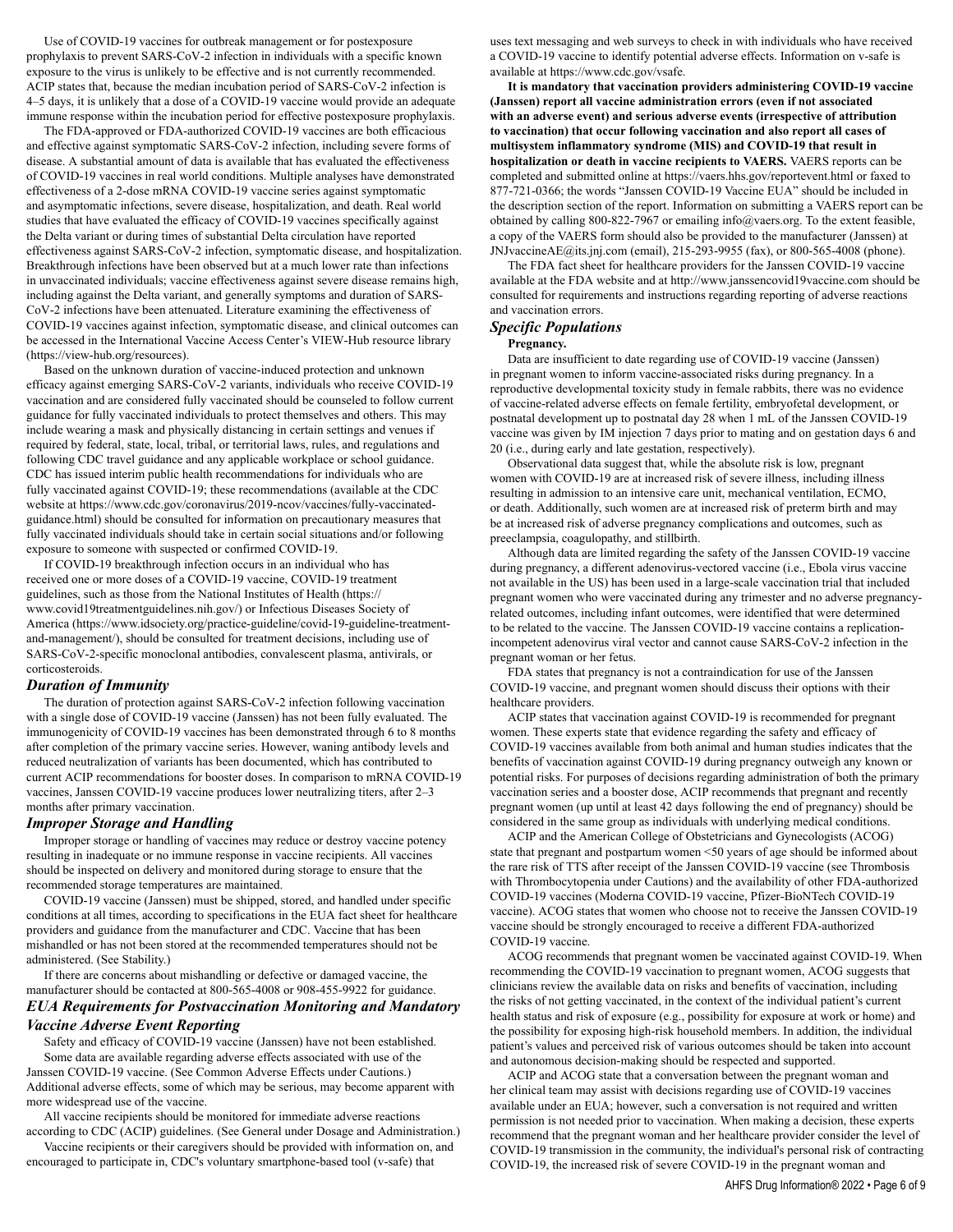potential risks to the fetus, the known and potential benefits of vaccination, efficacy of the vaccine, adverse effects of the vaccine, and the limited but growing data about use of the vaccine during pregnancy.

Adverse effects similar to those reported in non-pregnant individuals can occur following COVID-19 vaccination in pregnant women. Pregnant women who experience fever following COVID-19 vaccination should be counseled to take acetaminophen; acetaminophen also may be offered as an option for pregnant women experiencing other postvaccination symptoms.

Administration of other vaccines (e.g., diphtheria and tetanus toxoids and acellular pertussis vaccine adsorbed [DTaP], influenza vaccine) in pregnant women should be deferred for 14 days after COVID-19 vaccination. (See Vaccines under Drug Interactions.) ACOG states that  $Rh_0(D)$  immune globulin should not be withheld when indicated in an individual who is planning to receive or recently received a COVID-19 vaccine. (See Immune Globulins and Antibody Therapies under Drug Interactions.)

A pregnancy exposure registry to monitor pregnancy outcomes in women exposed to the Janssen COVID-19 vaccine during pregnancy has been established. Women who are vaccinated with the Janssen COVID-19 vaccine during pregnancy are encouraged to enroll in the registry at https://c-viper.pregistry.com.

Individuals who receive a COVID-19 vaccine during pregnancy and those who become pregnant within 30 days after receiving a COVID-19 vaccine should be encouraged to participate in CDC's v-safe program. (See EUA Requirements for Postvaccination Monitoring and Mandatory Vaccine Adverse Event Reporting under Cautions.)

#### **Females and Males of Reproductive Capacity.**

Routine pregnancy testing is *not* recommended before receiving a COVID-19 vaccine.

ACIP states that vaccination against COVID-19 is recommended for women currently trying to get pregnant and those who might become pregnant in the future. Women trying to become pregnant do not need to avoid pregnancy after COVID-19 vaccination.

ACOG recommends COVID-19 vaccination for all eligible individuals, including those who may consider future pregnancy.

There is no evidence that any COVID-19 vaccines approved or authorized by FDA affect current or future fertility. Because the Janssen COVID-19 vaccine contains a replication-incompetent adenoviral vector that cannot cause infection or alter the DNA of vaccine recipients, it cannot cause infertility. In addition, infertility is not known to occur as a result of natural COVID-19 disease, further demonstrating that immune responses to the virus, whether induced by infection or a vaccine, are not a cause of infertility.

#### **Lactation.**

Data are not available to assess whether COVID-19 vaccine (Janssen) administered to a woman who is breast-feeding has any effects on the breast-fed infant or milk production.

FDA states that breast-feeding is not a contraindication to use of the Janssen COVID-19 vaccine, and women who are breast-feeding should discuss their options with their healthcare providers.

ACIP states that FDA-authorized COVID-19 vaccines administered to breastfeeding women cannot cause SARS-CoV-2 infection in the women or their infants; therefore, breast-feeding women can receive COVID-19 vaccination. ACIP states that lactating women <50 years of age should be informed about the rare risk of TTS after receipt of the Janssen COVID-19 vaccine (see Thrombosis with Thrombocytopenia under Cautions) and the availability of other FDA-authorized COVID-19 vaccines (Moderna COVID-19 vaccine, Pfizer-BioNTech COVID-19 vaccine).

ACOG recommends that lactating women be vaccinated against COVID-19. ACOG also states that theoretical concerns regarding the safety of vaccinating lactating women do not outweigh the potential benefits of receiving the vaccine and there is no need to avoid breast-feeding or to discontinue breast-feeding in those who receive a COVID-19 vaccine.

Although there is some evidence that antibodies that develop following vaccination with mRNA COVID-19 vaccines are present in breast milk, additional data are needed to determine if these antibodies convey protection against SARS-CoV-2 infection in breast-fed infants.

#### **Pediatric Use.**

Safety and efficacy of COVID-19 vaccine (Janssen) have not been assessed in individuals <18 years of age.

The FDA EUA permits use of the Janssen COVID-19 vaccine *only* in individuals  $≥18$  years of age.

### **Geriatric Use.**

Individuals ≥65 years of age have been included in clinical trials evaluating COVID-19 vaccine (Janssen), and data from such individuals contribute to the overall assessment of safety and efficacy of the vaccine.

At the time that FDA's safety analysis of data from the ongoing randomized, double-blind, placebo-controlled, phase 3 trial was performed for the EUA, 19.5% of participants were ≥65 years of age and 3.7% were ≥75 years of age. No overall

differences in safety or efficacy were observed between adults ≥65 years of age and younger individuals.

#### **■ Common Adverse Effects**

Data regarding the safety of COVID-19 vaccine (Janssen) are available from several clinical trials, including the ongoing randomized, double-blind, placebocontrolled, phase 3 trial (NCT04505722; ENSEMBLE; study COV3001) evaluating a single dose of the vaccine. At the time that FDA's safety analysis was performed for the EUA, a total of 43,783 study participants ≥18 years of age had been followed for 2 months (21,895 in the vaccine group). A subset of 6736 participants (3356 in the vaccine group and 3380 in the placebo group) were followed for solicited local and systemic adverse effects within 7 days following vaccination and unsolicited adverse effects within 28 days following vaccination.

**Primary vaccination:** Solicited local adverse effects reported in vaccine recipients included injection site pain (48.6%), erythema (7.3%), and swelling (5.3%). Onset of local adverse effects generally occurred within the first 1–2 days after vaccination, and the median duration of symptoms was 2 days. However, pain was reported to last longer than 7 days in 2.3% of vaccine recipients and erythema and swelling lasted longer than 7 days in 0.5–0.8% of vaccine recipients. Solicited systemic adverse effects reported in vaccine recipients included headache (38.9%), fatigue (38.2%), myalgia (33.2%), nausea (14.2%), and fever (9%). Onset of systemic adverse effects generally occurred within the first 1–2 days after vaccination, and the median duration of symptoms was 1–2 days. Use of antipyretics/analgesics within 7 days following vaccination was reported in 19.9% of vaccine recipients versus 5.7% of placebo recipients. Solicited adverse local and systemic reactions generally were reported more frequently in vaccine recipients 18–59 years of age than in individuals <60 years of age. At the time of FDA's safety analysis for the EUA, serious adverse events (excluding those related to confirmed COVID-19) had been reported in 0.4% of vaccine recipients and 0.4% of placebo recipients. Severe allergic reactions, including anaphylaxis, have been reported rarely. (See Hypersensitivity Reactions under Cautions.)

**Booster dose:** Solicited local adverse effects reported in vaccine recipients 18– 55 years of age included injection site pain (59.6%) and erythema (1.1%). Solicited local adverse effects reported in vaccine recipients ≥65 years of age included injection site pain (20.8%). Solicited systemic adverse effects reported in vaccine recipients 18– 55 years of age included headache (41.6%), fatigue (51.7%), myalgia (36%), nausea (10.1%), and fever (5.6%). Solicited systemic adverse effects reported in vaccine recipients ≥65 years of age included headache (27.1%), fatigue (33.3%), myalgia (10.4%), and nausea (2.1%).

# **Drug Interactions**

#### **■ Anticoagulants and Aspirin**

Administration of an anticoagulant or aspirin is not recommended prior to receipt of the Janssen COVID-19 vaccine or any other FDA-authorized COVID-19 vaccine. Individuals taking anticoagulants or aspirin as part of their routine medications do not need to discontinue or alter dosage of these drugs prior to vaccination with the Janssen COVID-19 vaccine.

### **■ Antiviral Agents**

Use of antiviral agents at any interval before or after COVID-19 vaccination is unlikely to impair development of vaccine-induced protective antibody responses.

### **■ Hormonal Contraceptives**

Although certain hormonal contraceptives (e.g., estrogen-progestin oral contraceptive, transdermal system, or vaginal ring) may increase the overall general risk of thrombosis, experts believe that such contraceptives do not make individuals more susceptible to TTS after receipt of the Janssen COVID-19 vaccine. ACOG states that there is no recommendation to discontinue or change hormonal contraceptive methods in women who have received or plan to receive the Janssen COVID-19 vaccine.

#### **■ Immune Globulins and Antibody Therapies**

Individuals receiving immune globulin (e.g., immune globulin IV [IGIV],  $Rh_0(D)$ immune globulin) and antibody therapies *not* specific for SARS-CoV-2 may receive a COVID-19 vaccine, either concurrently with or at any interval before or after the immune globulin or antibody therapy since such products are unlikely to substantially impair immune responses to the COVID-19 vaccine. ACIP states that there is no recommended minimum interval between receipt of antibody therapies not specific for SARS-CoV-2 and COVID-19 vaccination.

### *SARS-CoV-2 Antibody Therapies*

Limited data are available regarding the safety and efficacy of administering COVID-19 vaccines to individuals who have received passive antibody therapy with investigational SARS-CoV-2-specific monoclonal antibodies (e.g., bamlanivimab and etesevimab, casirivimab and imdevimab) or investigational COVID-19 convalescent plasma. Based on the estimated half-life of SARS-CoV-2 antibody therapies as well as the anticipated period of protection, individuals who have received passive antibody products as part of post-exposure prophylaxis or treatment for COVID-19 should temporarily defer COVID-19 vaccination as a precautionary measure to avoid any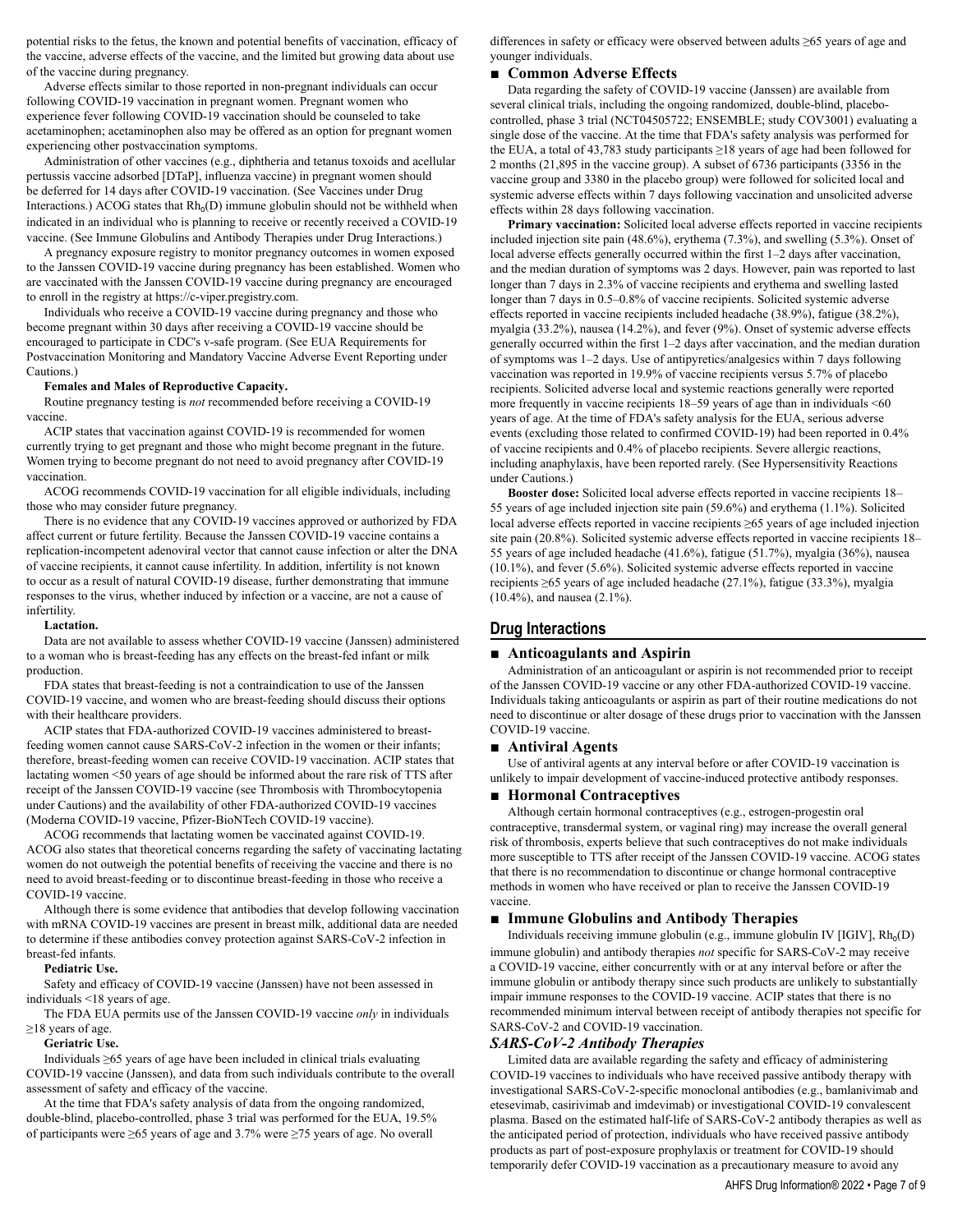potential inference of the antibody therapy with vaccine-induced responses; COVID-19 vaccination should be deferred for 30 days and 90 days in patients who receive passive antibody products for post-exposure prophylaxis and COVID-19 treatment, respectively. However, COVID-19 vaccination is not contraindicated in individuals who have received passive antibody therapy within the past 90 days, and COVID-19 vaccine doses received within 90 days after receipt of passive antibody therapy do not need to be repeated.

If an individual who has received one or more doses of COVID-19 vaccine subsequently develops COVID-19, ACIP states that prior receipt of a COVID-19 vaccine should not affect treatment decisions, including the use of SARS-CoV-2 specific monoclonal antibodies or COVID-19 convalescent plasma, or the timing of such treatment.

# **■ Immunosuppressive Agents**

Individuals receiving immunosuppressive therapy (e.g., cancer chemotherapy, corticosteroids, radiation) may have diminished or suboptimal antibody responses to vaccines, including the Janssen COVID-19 vaccine.

Although data are not currently available to establish safety and efficacy in individuals receiving immunosuppressive therapy, ACIP states that such individuals may receive a COVID-19 vaccine if they have no contraindications to vaccination. (See Individuals with Altered Immunocompetence under Cautions.)

Data are insufficient to date to inform optimal timing of COVID-19 vaccination for individuals planning to receive immunosuppressive therapies. However, based on general best practices for vaccination of immunocompromised individuals, ACIP states that COVID-19 vaccination should ideally be completed at least 2 weeks before initiation of immunosuppressive therapies. When it is not possible to administer a complete COVID-19 vaccination series (i.e., a single dose of Janssen COVID-19 vaccine or a 2-dose regimen of Moderna COVID-19 vaccine or Pfizer-BioNTech COVID-19 vaccine) in advance, individuals on immunosuppressive therapy can still receive COVID-19 vaccination. Decisions to delay immunosuppressive therapy to complete COVID-19 vaccination should consider the individual's risks related to their underlying condition. The level of immunocompromise and timing of vaccination with the primary series, additional primary dose, booster dose, and revaccination is best determined with the individual's clinical team.

Based on currently available information, ACIP states that revaccination after immune competence is regained is not recommended in individuals who received COVID-19 vaccination during chemotherapy or treatment with other immunosuppressive drugs.

Based on general best practices for vaccination, ACIP states that COVID-19 vaccines may be administered to individuals receiving corticosteroids given topically or by local injection (e.g., intra-articular, intrabursal, or tendon injections) without regard to the timing of corticosteroid administration.

### **■ Vaccines**

Data are not available to date to assess concomitant administration of COVID-19 vaccines, including the Janssen COVID-19 vaccine, with other vaccines.

Although ACIP previously recommended that COVID-19 vaccines should be administered alone, with a minimum interval of 14 days before or after administration of any other vaccines, these experts currently state that COVID-19 vaccines and other vaccines may be administered without regard to timing, including on the same day or within 14 days of each other.

Extensive experience with non-COVID-19 vaccines has demonstrated that immunogenicity and adverse event profiles are generally similar whether vaccines are administered concomitantly or alone. However, it is not known whether reactogenicity of COVID-19 vaccines is increased when administered concomitantly with other vaccines, including those known to be more reactogenic (e.g., adjuvanted vaccines, live vaccines). Decisions to administer a COVID-19 vaccine concomitantly with other vaccine(s) should be based on whether routine immunizations with the other vaccines have been delayed or missed, the individual's risk of vaccine-preventable disease (e.g., during an outbreak or occupational exposures), and the reactogenicity profiles of the vaccines.

ACIP states that COVID-19 vaccines may be administered without regard to timing of other vaccines, including simultaneous administration on the same day. If a COVID-19 vaccine is administered concomitantly with other vaccines, each parenteral vaccine should be given at a different injection site and, if possible, the injection sites should be separated by at least 1 inch. ACIP states that, although the deltoid muscle can be used for more than one IM injection in adolescents and adults, COVID-19 vaccines and vaccines that are likely to cause a local reaction (e.g., tetanus toxoidcontaining vaccines, adjuvanted vaccines) should be administered in different limbs, if possible.

# **Description**

COVID-19 vaccine (Janssen) is a viral vector vaccine composed of a recombinant, replication-incompetent, human adenovirus type 26 (Ad26) vector encoding the SARS-CoV-2 spike (S) protein in a stabilized conformation. The Ad26 vector expressing the SARS-CoV-2 S protein is grown in PER.C6 TetR cells, in media containing amino acids and no animal-derived proteins.

Following IM injection of the Janssen COVID-19 vaccine, the Ad26 vector enters human cells and expresses the S antigen of SARS-CoV-2 (without virus propagation). An immune response to the S antigen is then elicited to protect against SARS-CoV-2 infection.

Data from an ongoing phase 1/phase 2 clinical trial in healthy adults 18 years of age or older indicate that a single dose of Janssen COVID-19 vaccine containing 5

 $\times$  10<sup>10</sup> virus particles (i.e., recombinant Ad26) elicited SARS-CoV-2 neutralizing antibody when tested against wild-type virus and a SARS-CoV-2 S-binding antibody response that was detected by day 15 after the dose and was increased when evaluated at day 57. The vaccine dose elicited cellular responses in study participants that were consistent with a Th-1 phenotype. A second dose of the vaccine given 56 days after the first dose resulted in increased naturalizing antibody titers.

COVID-19 vaccine (Janssen) available for use under the FDA EUA is provided as a suspension in multiple-dose vials. Each 0.5-mL dose of COVID-19 vaccine

(Janssen) contains  $5 \times 10^{10}$  virus particles (i.e., recombinant Ad26). Each dose of the vaccine also contains citric acid monohydrate, trisodium citrate dihydrate, ethanol, 2 hydroxypropyl-β-cyclodextrin (HBCD), polysorbate 80, and sodium chloride. Each dose may also contain residual amounts of host cell proteins and/or host cell DNA.

The Janssen COVID-19 vaccine does not contain preservatives; vial stoppers are not made with natural rubber latex.

# **Advice to Patients**

- Prior to administration of COVID-19 vaccine (Janssen), the vaccine recipient or their caregiver must be provided with information consistent with the Fact Sheet for Recipients and Caregivers: Emergency Use Authorization (EUA) of the Janssen COVID-19 Vaccine to Prevent Coronavirus Disease 2019 (COVID-19) in Individuals 18 Years of Age or Older and given a copy of the fact sheet or directed to the manufacturer's website at http:// www.janssencovid19vaccine.com to obtain the fact sheet.
- Give the vaccine recipient or their caregiver a vaccination card that provides the name of the vaccine (Janssen COVID-19 vaccine) and the date the vaccine was administered.
- Provide the vaccine recipient or their caregiver with information on, and encourage participation in, CDC's voluntary smartphone-based tool (v-safe) that uses text messaging and web surveys to check in with individuals who have received a COVID-19 vaccine to identify potential adverse effects; live telephone follow-up is provided if a medically important health impact is reported. Information on v-safe is available at https://www.cdc.gov/vsafe.
- Inform vaccine recipients or their caregivers that FDA authorized the emergency use of the Janssen COVID-19 vaccine, which is an investigational vaccine that has not received FDA approval, for use in individuals ≥18 years of age. Advise them that an ongoing clinical trial has shown that a single dose of the vaccine can prevent COVID-19; however, the duration of protection following vaccination is unknown and the vaccine may not protect everyone who receives it.
- Provide vaccine recipients or their caregivers with information on available alternative vaccines and the risks and benefits of those alternatives.
- Inform vaccine recipients or their caregivers about the significant known and potential risks and benefits of the Janssen COVID-19 vaccine, and the extent to which such risks and benefits are unknown. Inform them that local adverse effects (injection site pain, swelling, redness) and systemic adverse effects (headache, fatigue, muscle aches, nausea, fever) have been reported in recipients of the Janssen COVID-19 vaccine.
- Importance of vaccine recipient informing the vaccination provider of any allergies or fever. Advise vaccine recipients or their caregivers that there is a remote chance that the vaccine could cause a severe allergic reaction and such reactions would usually occur within a few minutes to 1 hour after receiving the vaccine dose and may include difficulty breathing, swelling of the face and throat, fast heartbeat, bad rash all over the body, and dizziness and weakness.
- Inform vaccine recipients or their caregivers that blood clots involving blood vessels in the brain, abdomen, and legs along with low platelet counts have occurred rarely in individuals who received the Janssen COVID-19 vaccine and that symptoms began approximately 1-2 weeks following vaccination. While these events have been reported in a wide range of ages, reports of blood clots with low levels of platelets have been highest among women between 30–49 years of age (about 1 case/100,000 doses given). Cases have been fatal in about 1 out of every 7 cases. Advise vaccine recipients or their caregivers to immediately seek medical attention if shortness of breath, chest pain, leg swelling, persistent abdominal pain, severe or persistent headaches or blurred vision, easy bruising, or tiny blood spots under the skin at sites beyond the vaccine injection site occur following vaccination with the Janssen COVID-19 vaccine. Advise patients that they should not receive the Janssen COVID-19 vaccine if they previously developed a blood clot with low platelet counts following the Janssen COVID-19 vaccine or the AstraZeneca COVID-19 vaccine (not authorized in the US).
- Inform vaccine recipients or their caregivers that cases of Guillain-Barré syndrome have occurred in some individuals who received the Janssen COVID-19 vaccine; symptoms typically begin within 42 days following receipt of the vaccine. Advise vaccine recipients or their caregivers to immediately seek medical attention if any of these symptoms develop following vaccination: weakness or tingling sensations (especially in arms or legs) that is worsening and spreading to other parts of the body; difficulty walking; difficulty with facial